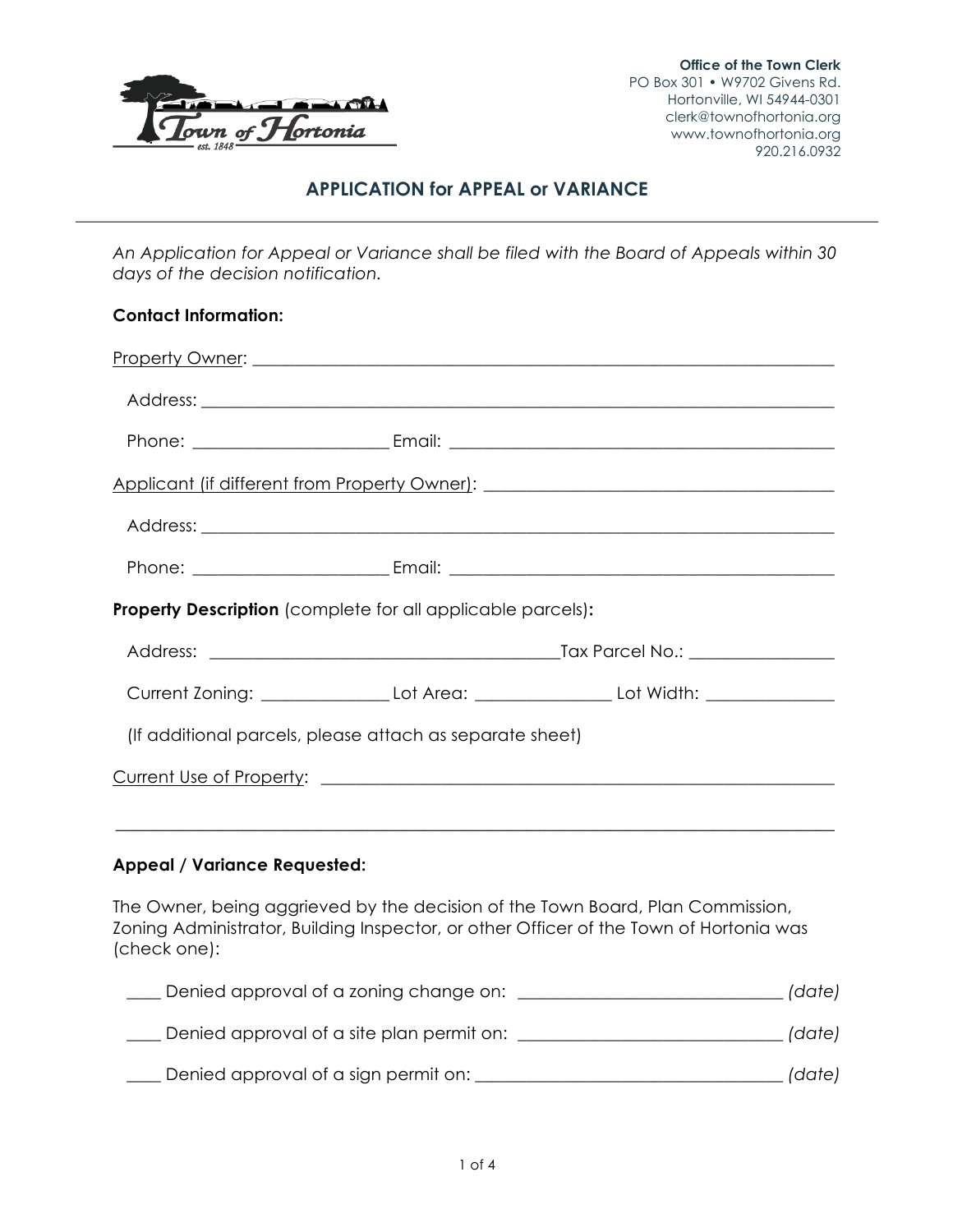\_\_\_\_ Issued a notice of violation or compliance order on:\_\_\_\_\_\_\_\_\_\_\_\_\_\_\_\_\_\_\_\_\_\_ *(date)*

Makes this appeal for the following purpose (check one):

- To seek a variance from the requirements of Section(s) The solution of Chapter 17: Zoning Regulations of the Town of Hortonia Code of Ordinances.
- \_\_\_\_ To determine whether the order, requirements, decision, or determination of the Town Board, Plan Commission, Zoning Administrator, Building Inspector, or other Officer of the Town of Hortonia is in error.
- \_\_\_\_ To obtain an interpretation of Section(s) \_\_\_\_\_\_\_\_\_\_\_\_\_\_\_\_\_ of the Town of Hortonia Zoning Ordinance (hereafter, zoning ordinance).
- \_\_\_\_ To obtain an interpretation of the location of the boundaries of the \_\_\_\_\_\_\_\_\_\_\_\_\_ zoning district on Tax Parcel No. \_\_\_\_\_\_\_\_\_\_\_\_\_\_\_\_\_ of the Town of Hortonia.

## **Variance:**

## Granting of Variance:

As per Chapter 17.13.04(E)(2) of the zoning ordinance, *'Variances shall only be granted when the Board of Appeals finds that all of the following apply'*:

- (a) The variance is not contrary to the public interest and that such a variance will be in general harmony with the purposes and intent of this ordinance.
- (b) The variance will not permit the establishment of a use which is not permitted or permissible in the district.
- (c) Special conditions and circumstances exist which are peculiar to the land, structure, or building involved and which are not applicable to other lands, structures, or buildings in the same district.
- (d) The literal interpretation of the provision of this ordinance would deprive the applicant of rights commonly enjoyed by other properties in the same district.
- (e) The hardship is not shared generally shared by other land or buildings in the area.
- (f) The hardship results from the strict application of this ordinance and is not the result of self-created or self-imposed circumstances.

## Public Interest / Purpose and Intent:

The Applicant shall explain how the proposed use or structure is not contrary to the public interest and is in general harmony with the purposes and intent of this ordinance:

\_\_\_\_\_\_\_\_\_\_\_\_\_\_\_\_\_\_\_\_\_\_\_\_\_\_\_\_\_\_\_\_\_\_\_\_\_\_\_\_\_\_\_\_\_\_\_\_\_\_\_\_\_\_\_\_\_\_\_\_\_\_\_\_\_\_\_\_\_\_\_\_\_\_\_\_\_\_\_\_\_\_

\_\_\_\_\_\_\_\_\_\_\_\_\_\_\_\_\_\_\_\_\_\_\_\_\_\_\_\_\_\_\_\_\_\_\_\_\_\_\_\_\_\_\_\_\_\_\_\_\_\_\_\_\_\_\_\_\_\_\_\_\_\_\_\_\_\_\_\_\_\_\_\_\_\_\_\_\_\_\_\_\_\_

\_\_\_\_\_\_\_\_\_\_\_\_\_\_\_\_\_\_\_\_\_\_\_\_\_\_\_\_\_\_\_\_\_\_\_\_\_\_\_\_\_\_\_\_\_\_\_\_\_\_\_\_\_\_\_\_\_\_\_\_\_\_\_\_\_\_\_\_\_\_\_\_\_\_\_\_\_\_\_\_\_\_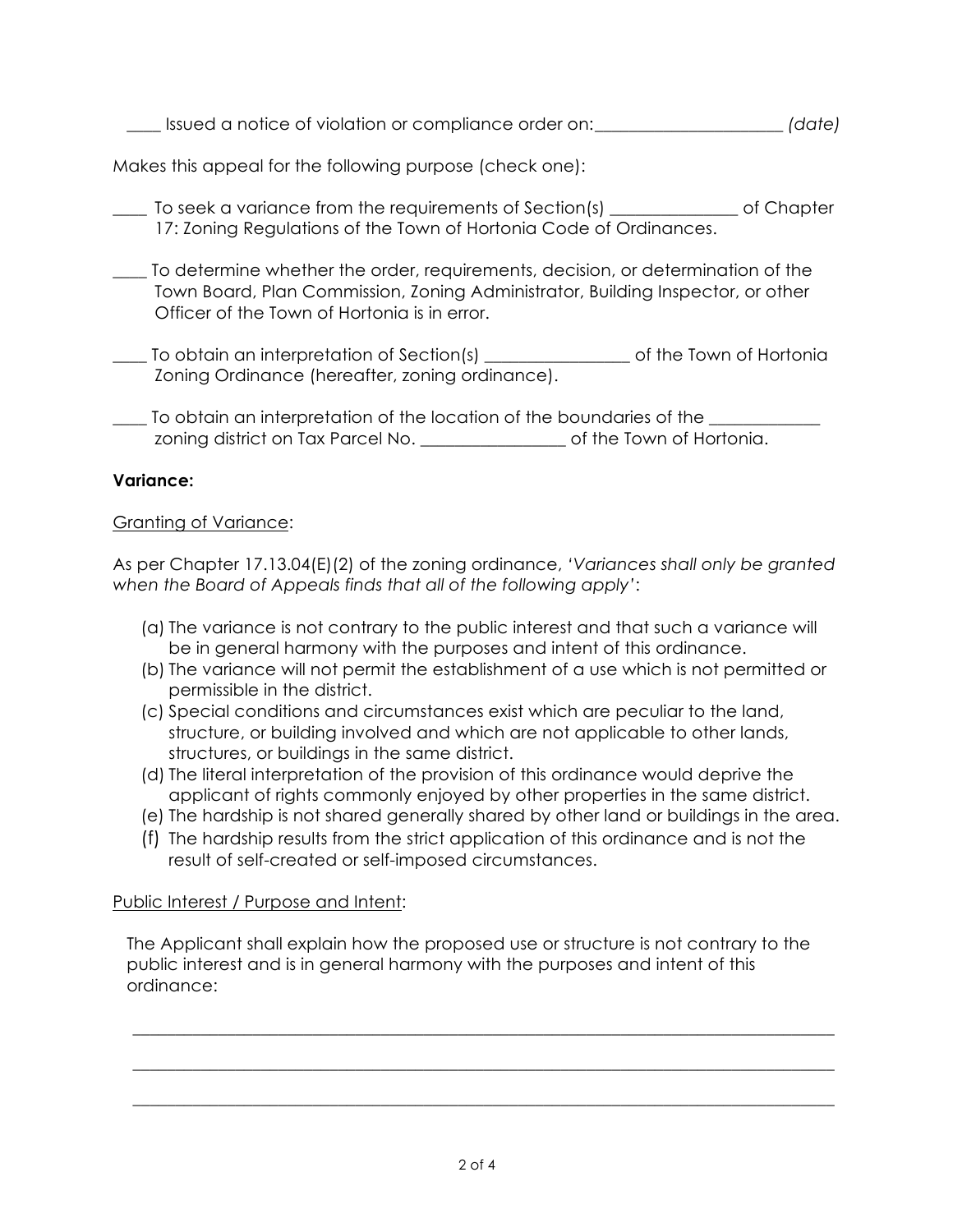#### Permissible Use:

The Applicant shall describe how the proposed use is permitted or permissible in the district:

\_\_\_\_\_\_\_\_\_\_\_\_\_\_\_\_\_\_\_\_\_\_\_\_\_\_\_\_\_\_\_\_\_\_\_\_\_\_\_\_\_\_\_\_\_\_\_\_\_\_\_\_\_\_\_\_\_\_\_\_\_\_\_\_\_\_\_\_\_\_\_\_\_\_\_\_\_\_\_\_\_\_

\_\_\_\_\_\_\_\_\_\_\_\_\_\_\_\_\_\_\_\_\_\_\_\_\_\_\_\_\_\_\_\_\_\_\_\_\_\_\_\_\_\_\_\_\_\_\_\_\_\_\_\_\_\_\_\_\_\_\_\_\_\_\_\_\_\_\_\_\_\_\_\_\_\_\_\_\_\_\_\_\_\_

\_\_\_\_\_\_\_\_\_\_\_\_\_\_\_\_\_\_\_\_\_\_\_\_\_\_\_\_\_\_\_\_\_\_\_\_\_\_\_\_\_\_\_\_\_\_\_\_\_\_\_\_\_\_\_\_\_\_\_\_\_\_\_\_\_\_\_\_\_\_\_\_\_\_\_\_\_\_\_\_\_\_

\_\_\_\_\_\_\_\_\_\_\_\_\_\_\_\_\_\_\_\_\_\_\_\_\_\_\_\_\_\_\_\_\_\_\_\_\_\_\_\_\_\_\_\_\_\_\_\_\_\_\_\_\_\_\_\_\_\_\_\_\_\_\_\_\_\_\_\_\_\_\_\_\_\_\_\_\_\_\_\_\_\_

\_\_\_\_\_\_\_\_\_\_\_\_\_\_\_\_\_\_\_\_\_\_\_\_\_\_\_\_\_\_\_\_\_\_\_\_\_\_\_\_\_\_\_\_\_\_\_\_\_\_\_\_\_\_\_\_\_\_\_\_\_\_\_\_\_\_\_\_\_\_\_\_\_\_\_\_\_\_\_\_\_\_

\_\_\_\_\_\_\_\_\_\_\_\_\_\_\_\_\_\_\_\_\_\_\_\_\_\_\_\_\_\_\_\_\_\_\_\_\_\_\_\_\_\_\_\_\_\_\_\_\_\_\_\_\_\_\_\_\_\_\_\_\_\_\_\_\_\_\_\_\_\_\_\_\_\_\_\_\_\_\_\_\_\_

\_\_\_\_\_\_\_\_\_\_\_\_\_\_\_\_\_\_\_\_\_\_\_\_\_\_\_\_\_\_\_\_\_\_\_\_\_\_\_\_\_\_\_\_\_\_\_\_\_\_\_\_\_\_\_\_\_\_\_\_\_\_\_\_\_\_\_\_\_\_\_\_\_\_\_\_\_\_\_\_\_\_

\_\_\_\_\_\_\_\_\_\_\_\_\_\_\_\_\_\_\_\_\_\_\_\_\_\_\_\_\_\_\_\_\_\_\_\_\_\_\_\_\_\_\_\_\_\_\_\_\_\_\_\_\_\_\_\_\_\_\_\_\_\_\_\_\_\_\_\_\_\_\_\_\_\_\_\_\_\_\_\_\_\_

\_\_\_\_\_\_\_\_\_\_\_\_\_\_\_\_\_\_\_\_\_\_\_\_\_\_\_\_\_\_\_\_\_\_\_\_\_\_\_\_\_\_\_\_\_\_\_\_\_\_\_\_\_\_\_\_\_\_\_\_\_\_\_\_\_\_\_\_\_\_\_\_\_\_\_\_\_\_\_\_\_\_

### Special Conditions:

The Applicant shall describe the special conditions and circumstances that exist which are peculiar to the land, structure, or building involved and which are not applicable to other lands, structures, or buildings in the same district:

### Preservation of Rights:

The Applicant shall explain how the literal interpretation of the provision of this ordinance would deprive the applicant of rights commonly enjoyed by other properties in the same district:

#### Hardship Not Shared:

The Applicant shall explain how the hardship is not shared generally shared by other land or buildings in the area:

\_\_\_\_\_\_\_\_\_\_\_\_\_\_\_\_\_\_\_\_\_\_\_\_\_\_\_\_\_\_\_\_\_\_\_\_\_\_\_\_\_\_\_\_\_\_\_\_\_\_\_\_\_\_\_\_\_\_\_\_\_\_\_\_\_\_\_\_\_\_\_\_\_\_\_\_\_\_\_\_\_\_

\_\_\_\_\_\_\_\_\_\_\_\_\_\_\_\_\_\_\_\_\_\_\_\_\_\_\_\_\_\_\_\_\_\_\_\_\_\_\_\_\_\_\_\_\_\_\_\_\_\_\_\_\_\_\_\_\_\_\_\_\_\_\_\_\_\_\_\_\_\_\_\_\_\_\_\_\_\_\_\_\_\_

\_\_\_\_\_\_\_\_\_\_\_\_\_\_\_\_\_\_\_\_\_\_\_\_\_\_\_\_\_\_\_\_\_\_\_\_\_\_\_\_\_\_\_\_\_\_\_\_\_\_\_\_\_\_\_\_\_\_\_\_\_\_\_\_\_\_\_\_\_\_\_\_\_\_\_\_\_\_\_\_\_\_